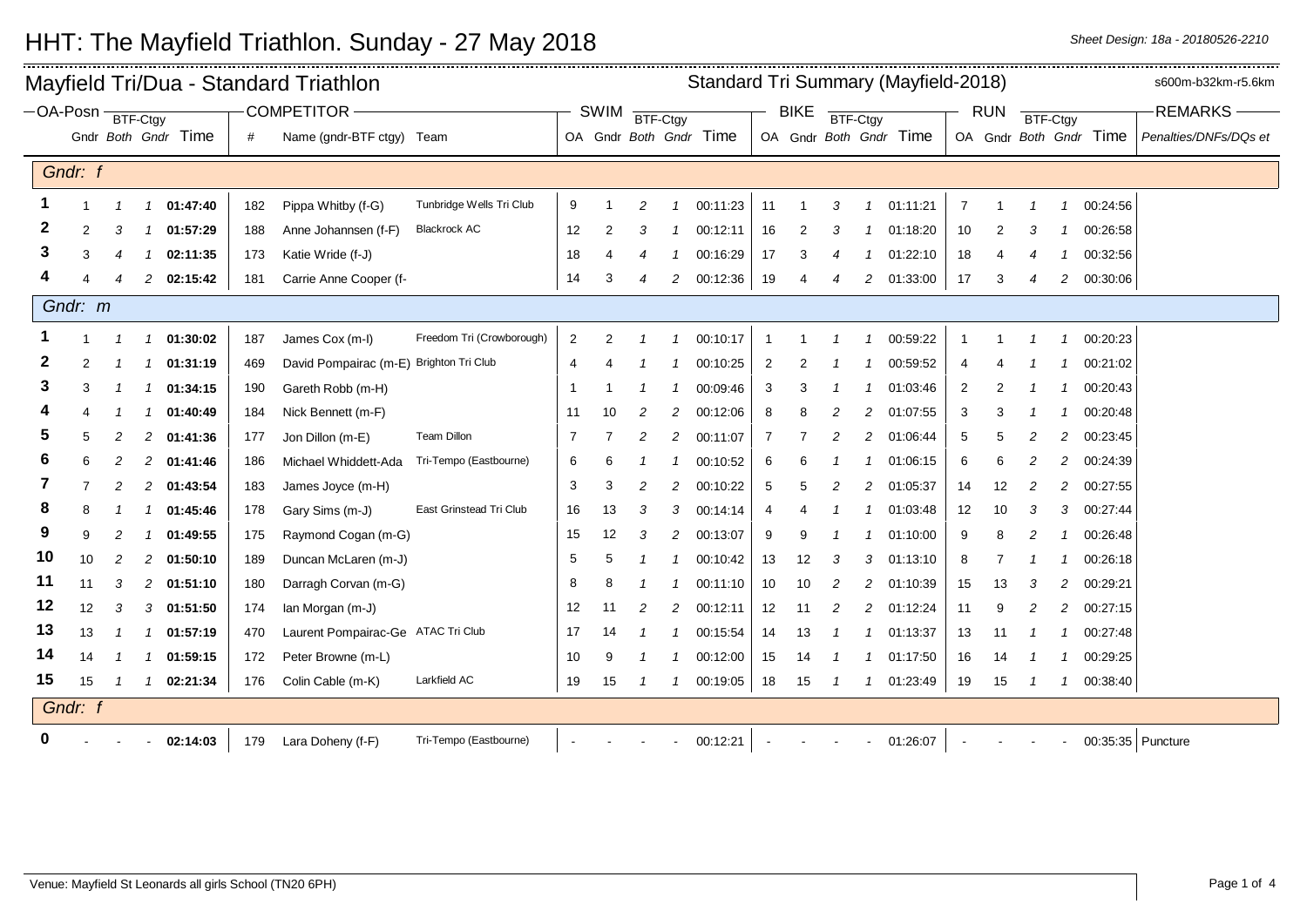|                                        | Sprt Tri Summary (Mayfield-2018)<br>Mayfield Tri/Dua - Sprint Triathlon |                |                |                     |     |                                     |                             |                |                |                  |                |                        |                |          |                | s400m-b24km-r4.2km |                        |                |    |                |                |                        |                       |
|----------------------------------------|-------------------------------------------------------------------------|----------------|----------------|---------------------|-----|-------------------------------------|-----------------------------|----------------|----------------|------------------|----------------|------------------------|----------------|----------|----------------|--------------------|------------------------|----------------|----|----------------|----------------|------------------------|-----------------------|
| <b>COMPETITOR</b><br>-OA-Posn BTF-Ctgy |                                                                         |                |                |                     |     |                                     |                             | SWIM           |                | BTF-Ctgy         |                |                        | <b>BIKE</b>    | BTF-Ctgy |                |                    | <b>RUN</b><br>BTF-Ctgy |                |    |                |                | <b>REMARKS</b>         |                       |
|                                        |                                                                         |                |                | Gndr Both Gndr Time | #   | Name (gndr-BTF ctgy) Team           |                             |                |                |                  |                | OA Gndr Both Gndr Time |                |          |                |                    | OA Gndr Both Gndr Time |                |    |                |                | OA Gndr Both Gndr Time | Penalties/DNFs/DQs et |
|                                        | Gndr: f                                                                 |                |                |                     |     |                                     |                             |                |                |                  |                |                        |                |          |                |                    |                        |                |    |                |                |                        |                       |
| -1                                     |                                                                         | 2              | $\overline{1}$ | 01:28:35            | 442 | Becky Manos (f-H)                   | Team Bodyworks XTC          | 6              | 3              | 3                | 2              | 00:07:43               | 5              |          | $\overline{c}$ | $\overline{1}$     | 00:57:46               | 12             | 5  | 2              | $\mathbf 1$    | 00:23:06               |                       |
| 2                                      | 2                                                                       |                | -1             | 01:29:16            | 443 | Jazz Shiret (f-D)                   | Seaford Striders RC         | 4              |                |                  |                | 00:07:37               | 7              |          |                |                    | 00:59:40               | 8              | 2  |                |                | 00:21:59               |                       |
| 3                                      | 3                                                                       |                | $\mathcal I$   | 01:32:56            | 457 | Kim Parker (f-E)                    |                             | 19             | 10             | 3                | 3              | 00:11:00               | 9              |          |                |                    | 01:01:17               | $\overline{7}$ |    |                |                | 00:20:39               |                       |
| 4                                      | 4                                                                       | 2              | $\mathcal I$   | 01:37:19            | 460 | Catherine Stewart (f-K)             | Bexhill Runners & Tri       | 13             | 7              | 2                |                | 00:09:48               | 11             | 5        | 2              |                    | 01:05:15               | 9              | 3  | 2              |                | 00:22:16               |                       |
| 5                                      | 5                                                                       | -1             | -1             | 01:39:10            | 449 | Jocelyn Mahon (f-I)                 |                             | 12             | 6              |                  |                | 00:09:37               | 10             |          |                |                    | 01:03:33               | 14             | 7  | 2              | $\overline{c}$ | 00:26:00               |                       |
| 6                                      | 6                                                                       | 2              | $\overline{c}$ | 01:43:43            | 454 | Abby Kirsopp (f-E)                  | St Mary's Running & Tri Clu | 11             | 5              | $\overline{c}$   | 2              | 00:08:43               | 16             | 8        | $\overline{c}$ | $\overline{c}$     | 01:10:11               | 13             | 6  | 2              | $\overline{c}$ | 00:24:49               |                       |
| 7                                      | 7                                                                       | 2              | 2              | 01:43:48            | 453 | Suzi Frost (f-l)                    | St Mary's Running & Tri Clu | 16             | 9              | 2                | 2              | 00:10:49               | 15             | 7        | 2              | $\overline{c}$     | 01:10:10               | 10             | 4  |                |                | 00:22:49               |                       |
| 8                                      | 8                                                                       |                | 2              | 01:45:45            | 448 | Fiona Aldridge (f-H)                |                             | 5              | $\overline{2}$ | $\overline{c}$   |                | 00:07:41               | 14             | 6        | 4              | 2                  | 01:08:35               | 17             | 9  | 4              | $\overline{2}$ | 00:29:29               |                       |
| 9                                      | 9                                                                       | 2              | 2              | 01:56:15            | 462 | Mollie Cornell (f-D)                |                             | 15             | 8              | $\overline{c}$   | 2              | 00:10:12               | 18             | 9        | $\overline{c}$ | $\overline{c}$     | 01:15:56               | 18             | 10 | 2              | $\overline{c}$ | 00:30:07               |                       |
| 10                                     | 10                                                                      | 3              | 3              | 01:57:58            | 447 | Grace Hancock (f-E)                 | <b>Brighton Tri Club</b>    | $\overline{7}$ | 4              |                  |                | 00:08:11               | 19             | 10       | 3              | 3                  | 01:18:26               | 21             | 12 | 3              | 3              | 00:31:21               |                       |
| 11                                     | 11                                                                      | 3              | 3              | 02:01:32            | 439 | Leonora Booth (f-I)                 | Tunbridge Wells Tri Club    | 20             | 11             | 3                | 3              | 00:11:29               | 20             | 11       | 3              | 3                  | 01:19:02               | 20             | 11 | 4              | 4              | 00:31:01               |                       |
| 12                                     | 12                                                                      | 4              | 4              | 02:07:53            | 459 | Ailsa Artingstall (f-I)             |                             | 22             | 13             | $\overline{4}$   | 4              | 00:13:14               | 21             | 12       | $\overline{4}$ | $\overline{4}$     | 01:28:11               | 15             | 8  | 3              | 3              | 00:26:28               |                       |
| 13                                     | 13                                                                      | 3              | $\overline{2}$ | 02:25:32            | 455 | Marianne Hunter (f-K)               |                             | 21             | 12             | 3                | $\overline{2}$ | 00:11:38               | 22             | 13       | 3              | $\overline{2}$     | 01:30:49               | 23             | 13 | 3              | $\overline{c}$ | 00:43:05               |                       |
|                                        | Gndr: m                                                                 |                |                |                     |     |                                     |                             |                |                |                  |                |                        |                |          |                |                    |                        |                |    |                |                |                        |                       |
|                                        |                                                                         | $\mathcal I$   | $\mathcal{I}$  | 01:07:53            | 440 | Matthew Usher (m-H)                 | Tunbridge Wells Tri Club    | $\overline{1}$ |                |                  |                | 00:06:19               | 1              |          | -1             | $\overline{1}$     | 00:44:27               | -1             |    |                | 1              | 00:17:07               |                       |
| $\mathbf{2}$                           | 2                                                                       | 1              | $\mathcal I$   | 01:11:02            | 431 | John Griffin (m-K)                  | Tri-London                  | 2              | 2              |                  |                | 00:06:36               | $\overline{2}$ | 2        |                |                    | 00:44:38               | 5              | 5  |                | 1              | 00:19:48               |                       |
| 3                                      | 3                                                                       |                | -1             | 01:17:00            | 444 | Evan Wilson (m-B)                   |                             | 3              | 3              |                  |                | 00:07:12               | 3              | З        |                |                    | 00:51:20               | 2              | 2  |                | -1             | 00:18:28               |                       |
|                                        | 4                                                                       |                | -1             | 01:26:20            | 441 | Dwaine Ford (m-G)                   |                             | 8              |                |                  |                | 00:08:16               | 6              | 5        |                |                    | 00:58:57               | 3              | 3  |                |                | 00:19:07               |                       |
| 5                                      | 5                                                                       | 1              | $\mathcal I$   | 01:26:48            | 451 | lan Shapton (m-J)                   |                             | 17             | 8              |                  |                | 00:10:51               | 4              |          |                | 1                  | 00:56:41               | 4              | 4  |                | -1             | 00:19:16               |                       |
| 6                                      | 6                                                                       |                | -1             | 01:28:30            | 445 | Stuart Davies (m-F)                 |                             | 10             | 6              | -1               |                | 00:08:24               | 8              | ĥ        |                | -1                 | 01:00:02               | 6              | 6  |                |                | 00:20:04               |                       |
| 7                                      | 7                                                                       | $\overline{c}$ | $\overline{c}$ | 01:42:09            | 450 | Andrew Akerman (m-F)                |                             | 17             | 8              | $\overline{c}$   | 2              | 00:10:51               | 13             | 8        | $\overline{c}$ | $\overline{c}$     | 01:08:21               | 11             |    | 2              | 2              | 00:22:57               |                       |
| 8                                      | 8                                                                       | 3              | 2              | 01:45:38            | 456 | David Chennell (m-H)                |                             | 14             | -7             | $\boldsymbol{4}$ | 2              | 00:10:02               | 12             | 7        | 3              | $\overline{c}$     | 01:07:27               | 16             | 8  | 3              | 2              | 00:28:09               |                       |
| 9                                      | 9                                                                       | 2              | 2              | 02:08:23            | 461 | Dave Daubney (m-J)                  | Hastings & Rother Tri Club  | 23             | 10             | $\overline{c}$   | 2              | 00:16:50               | 17             | 9        | $\overline{c}$ | 2                  | 01:11:11               | 22             | 10 | 2              | 2              | 00:40:22               |                       |
| 10                                     | 10                                                                      | 2              | $\overline{2}$ | 02:15:05            | 458 | Thomas Bennion (m-B) Swale Tri Club |                             | 9              | 5              | $\overline{c}$   | $\overline{c}$ | 00:08:19               | 23             | 10       | $\overline{c}$ | $\overline{a}$     | 01:35:46               | 19             | 9  | $\overline{c}$ | $\overline{c}$ | 00:31:00               |                       |
|                                        | Gndr: m                                                                 |                |                |                     |     |                                     |                             |                |                |                  |                |                        |                |          |                |                    |                        |                |    |                |                |                        |                       |
| 0                                      |                                                                         |                |                | 01:33:42            | 446 | Francis Leary (m-J)                 | Tunbridge Wells Tri Club    |                |                |                  |                | 00:08:51               |                |          |                |                    | 01:03:56               |                |    |                |                | 00:20:55 Chain         |                       |

## HHT: The Mayfield Triathlon. Sunday - 27 May 2018 *Sheet Design: 18a - 20180526-2210*

×.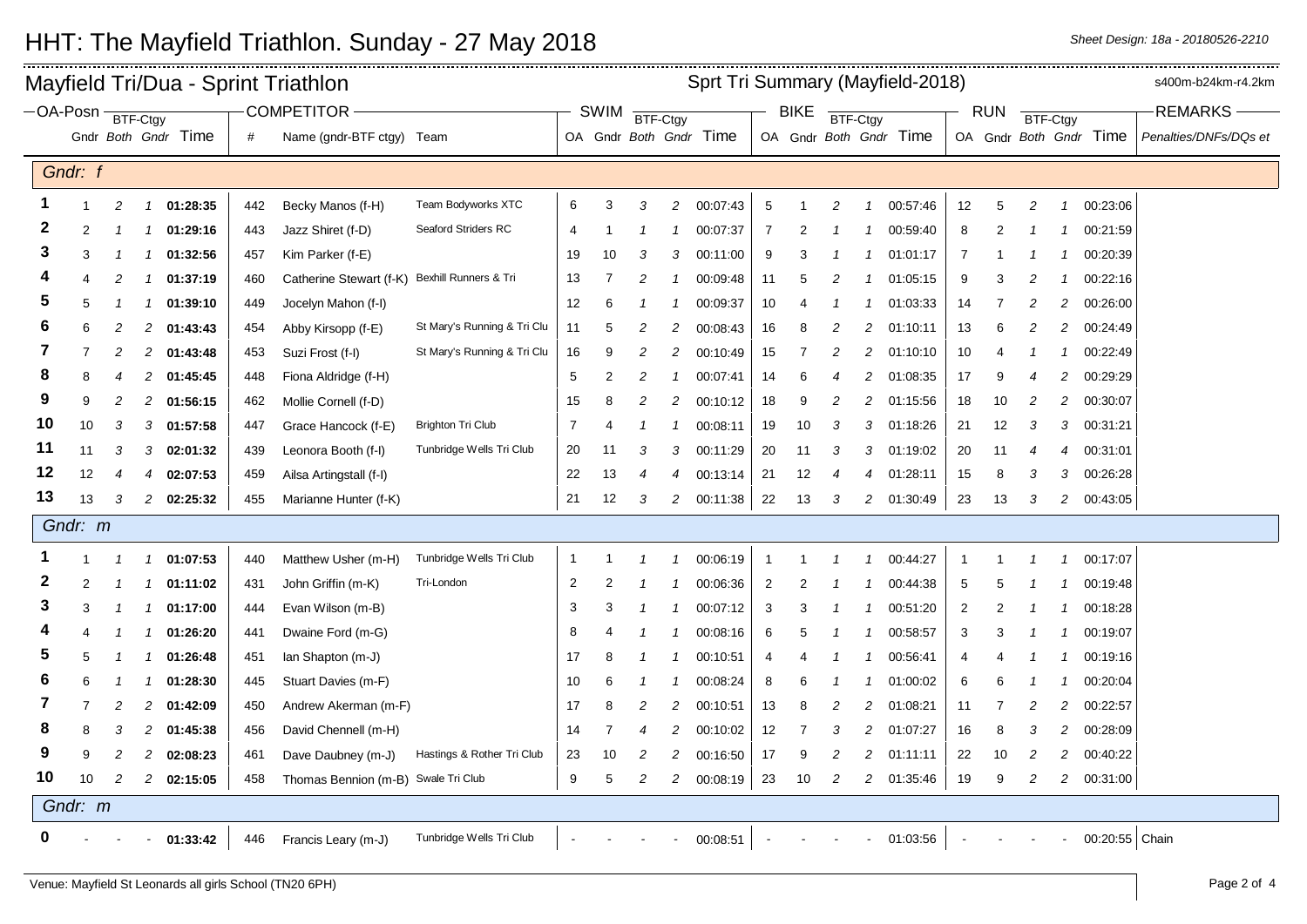\_\_\_\_\_\_\_\_\_\_\_\_\_\_\_\_\_\_\_\_\_\_\_\_ Mayfield Tri/Dua - Supersprint Triathlon S/Sprint Tri Summary (Mayfield-2018) s200m-b8.15km-r2.8km S/Sprint Tri Summary (Mayfield-2018) BTF-Ctgy OA-Posn COMPETITOR REMARKS SWIM <del>BTF-Ctgy THE BIKE BTF-Ctgy THE RUN</del> BTF-Ctgy **BTF-Ctav** Gndr *Both Gndr* Time Gndr *Both Gndr* Time *#* Name (gndr-BTF ctgy) Team *Penalties/DNFs/DQs et* OA Gndr *Both Gndr* Time | OA OA Gndr Both Gndr Time *Gndr: f* **1** 1 *1 1* **00:51:16** 463 Mandie Henderson (f-I) Bexhill Runners & Tri 1 1 *1 1* 00:04:50 3 2 *1 1* 00:27:22 4 2 *1 1* 00:19:04 **2** 2 *1 1* **00:51:35** 468 Julia d'Albiac (f-L) Tri-Spirit Team 5 4 *3 3* 00:07:23 4 3 *2 2* 00:28:20 1 1 *1 1* 00:15:52 **3** 3 *2 2* **00:52:32** 466 Maggie Swinnerton (f-L Westcroft Tri Club 3 2 *1 1* 00:05:47 2 1 *1 1* 00:25:43 6 4 *3 3* 00:21:02 **4** 4 *3 3* **00:56:22** 467 Judith Pyett (f-L) 4 3 *2 2* 00:05:52 6 4 *3 3* 00:30:49 5 3 *2 2* 00:19:41 *Gndr: m* **1** 1 *1 1* **00:43:43** 465 Simon Letts (m-J) 2 1 *1 1* 00:05:14 1 1 *1 1* 00:21:11 2 1 *1 1* 00:17:18 **2** 2 *1 1* **00:55:33** 464 Richard Paine (m-H) Bexhill Runners & Tri 6 2 *1 1* 00:08:31 5 2 *1 1* 00:28:40 3 2 *1 1* 00:18:22 Dua Summary (Mayfield-2018) Mayfield Tri/Dua - Duathlon **Mayfield Trivid and Trivid Duathlon** Duate Duathlon Duathlon Research 2018) Tristand Mayfield-2018 BTF-Ctgy OA-Posn COMPETITOR REMARKS RUN <del>BTF-Ctgy BIKE</del> BTF-Ctgy RUN **BTF-Ctav BTF-Ctav** Gndr *Both Gndr* Time OA Gndr *Both Gndr* Time *#* Name (gndr-BTF ctgy) Team *Penalties/DNFs/DQs et* OA Gndr *Both Gndr* Time | OA Gndr *Both Gndr* Time *Gndr: f* **1** 1 *1 1* **01:28:06** 192 Eleanor Hynes (f-E) Sittingbourne Striders 5 1 *1 1* 00:19:07 5 1 *1 1* 00:56:13 6 2 *1 1* 00:12:46 **2** 2 *1 1* **01:29:39** 327 Lindsey O'Mahony (f-H) 6 2 *1 1* 00:19:19 8 2 *1 1* 00:58:01 5 1 *1 1* 00:12:19 **3** 3 *2 1* **01:32:53** 199 Janine Booker (f-I) 7 3 *2 1* 00:19:40 9 3 *2 1* 00:59:48 8 3 *2 1* 00:13:25 **4** 4 *4 1* **01:34:09** 195 Amy Pemberton Hill (f- 8 4 *3 1* 00:19:54 10 4 *3 1* 01:00:21 9 4 *4 1* 00:13:54 **5** 5 *3 2* **01:45:55** 191 Dawn Haynes Sewell (f Royal Navy Tri Club 13 7 *3 2* 00:23:17 11 5 *3 2* 01:05:47 16 8 *3 2* 00:16:51 **6** 6 *2 2* **01:46:20** 193 Caitlyn Lewis (f-E) 10 5 *2 2* 00:20:55 13 7 *2 2* 01:11:16 10 5 *2 2* 00:14:09 **7** 7 *2 1* **01:49:07** 200 Ellie May (f-F) 11 6 *2 1* 00:22:07 12 6 *2 1* 01:10:45 13 6 *2 1* 00:16:15 **8** 8 *2 1* **01:53:00** 198 Caley Pearce (f-J) 14 8 *2 1* 00:24:54 14 8 *2 1* 01:11:26 14 7 *1 1* 00:16:40 **9** 9 *2 1* **01:59:19** 312 Christine Gibbons (f-L) Brighton Tri Club 15 9 *1 1* 00:25:26 15 9 *1 1* 01:16:52 17 9 *2 1* 00:17:01 *Gndr: m* **1** 1 *1 1* **01:10:17** 307 Darren Bird (m-G) London Fire Service Tri Club - - *- -* --:--:-- - - *- -* --:--:-- 1 1 *1 1* 00:10:19 **2** 2 *2 2* **01:12:22** 356 Nick Smith (m-G) Lewes Wanderers CC 2 2 *1 1* 00:16:30 1 1 *1 1* 00:44:05 2 2 *2 2* 00:11:47 **3** 3 *3 3* **01:18:43** 251 Ed Kentish Barnes (m- Mid Sussex Tri Club 3 3 *2 2* 00:16:56 2 2 *2 2* 00:49:51 3 3 *3 3* 00:11:56 **4** 4 *1 1* **01:19:50** 194 Darren Ford (m-I) 1 1 *1 1* 00:16:26 3 3 *1 1* 00:51:17 4 4 *1 1* 00:12:07

## HHT: The Mayfield Triathlon. Sunday - 27 May 2018 *Sheet Design: 18a - 20180526-2210*